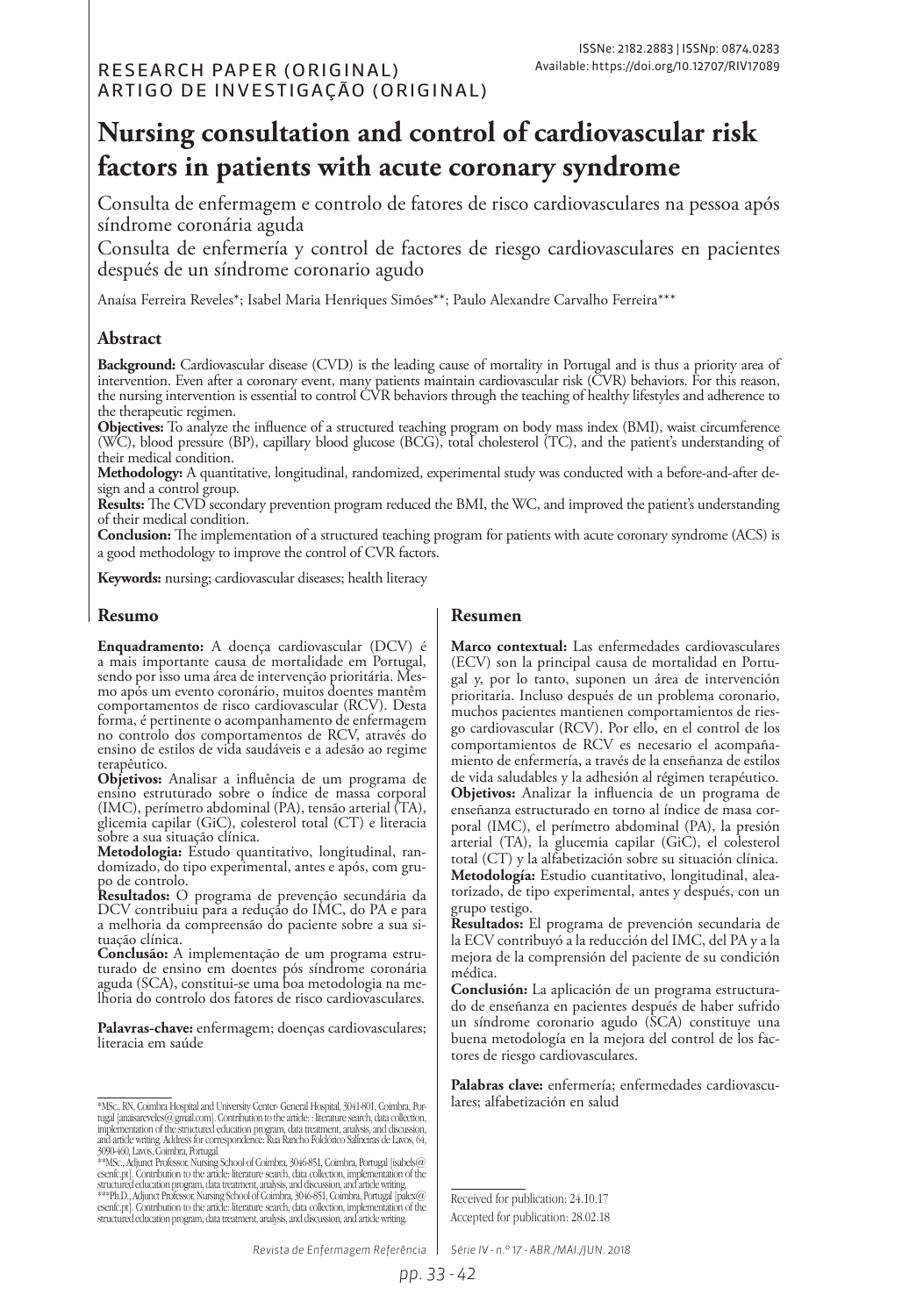## **Introduction**

Cardiovascular disease (CVD) is the leading cause of mortality in Portugal and is characterized by its association with lifestyle factors. There is an enormous potential for nurses to intervene in this area as agents who promote healthy lifestyles. Even after the CVD has progressed, it is still imperative to control the risk factors and therapeutic adherence because evidence has shown that patients do not often adhere to treatment and maintain risky behaviors.

In Portugal, research in this area is scarce, so more scientific evidence is required on the nurses' intervention in CVD secondary prevention.

Thus, this study was conducted with the purpose of analyzing the influence of a structured teaching program on body mass index (BMI), waist circumference (WC), blood pressure (BP), capillary blood glucose (CBG), total cholesterol (TC), and patient's understanding of their medical condition.

## **Background**

Two strategies are used in CVD prevention: the population strategy and the high-risk strategy. The population strategy aims at reducing the CVD incidence through lifestyle and environmental changes targeted at the general population, such as banning smoking in enclosed places and reducing the salt content in food. This strategy can bring large benefits to the population, although it offers little to the individual (European Society of Cardiology [ESC], 2012). In the high-risk approach, preventive measures are aimed at reducing risk factor levels in those at the highest risk, either individuals without CVD at the upper part of the total cardiovascular risk distribution or those with established CVD (ESC, 2012). To obtain the maximum preventive effect, the ideal would be to combine both strategies.

According to the same author, and based on the results of several clinical trials, reductions in major risk factors (smoking, high blood pressure [HBP] and cholesterol) accounted for more than half of the decrease in coronary heart disease deaths. However, adherence to

long medication regimens or harmful behavior change (to follow a diet or quit smoking) is low. In addition, the patient's understanding of their own medical condition is essential, with a low health literacy being a risk factor for several behavior-associated diseases, such as obesity, diabetes *mellitus*, CVD, and cancer. Adequate levels of health literacy lead to improved quality of life and health and, consequently, lower morbidity and mortality (Santos et al., 2010). Thus, the patient's understanding of their own medical situation is an important factor in the adherence to the therapeutic regimen, as it will motivate the patient towards the decision-making process and finding strategies to reduce the cardiovascular risk (Santos & José, 2011).

## **Hypotheses**

Patients with post-acute coronary syndrome (ACS) who follow a structured teaching program for secondary CVD prevention have lower BMI and WC values, controlled BP, CBG, TC levels, and increased understanding of their own medical situation.

## **Methodology**

A quantitative, longitudinal, randomized, experimental study was conducted with a before-and-after design and a control group.

In 2013, there were 185 admissions with the admission diagnosis of ACS to a Cardiac Intensive Care Unit (CICU) in the central region of Portugal.

The following inclusion criteria were applied: being admitted to a CICU with an ACS diagnosis in 2013; living in the municipalities of Coimbra or Figueira da Foz; being over 18 years of age; and knowing how to read and write. The simple random sampling method was used and the random calculation tools of the *random.org* website were used to distribute the participants into groups.

Thirteen patients were included in the experimental group (EG) and 11 in the control group (CG).

The sample was small due to the difficulty in contacting the patients (unassigned phone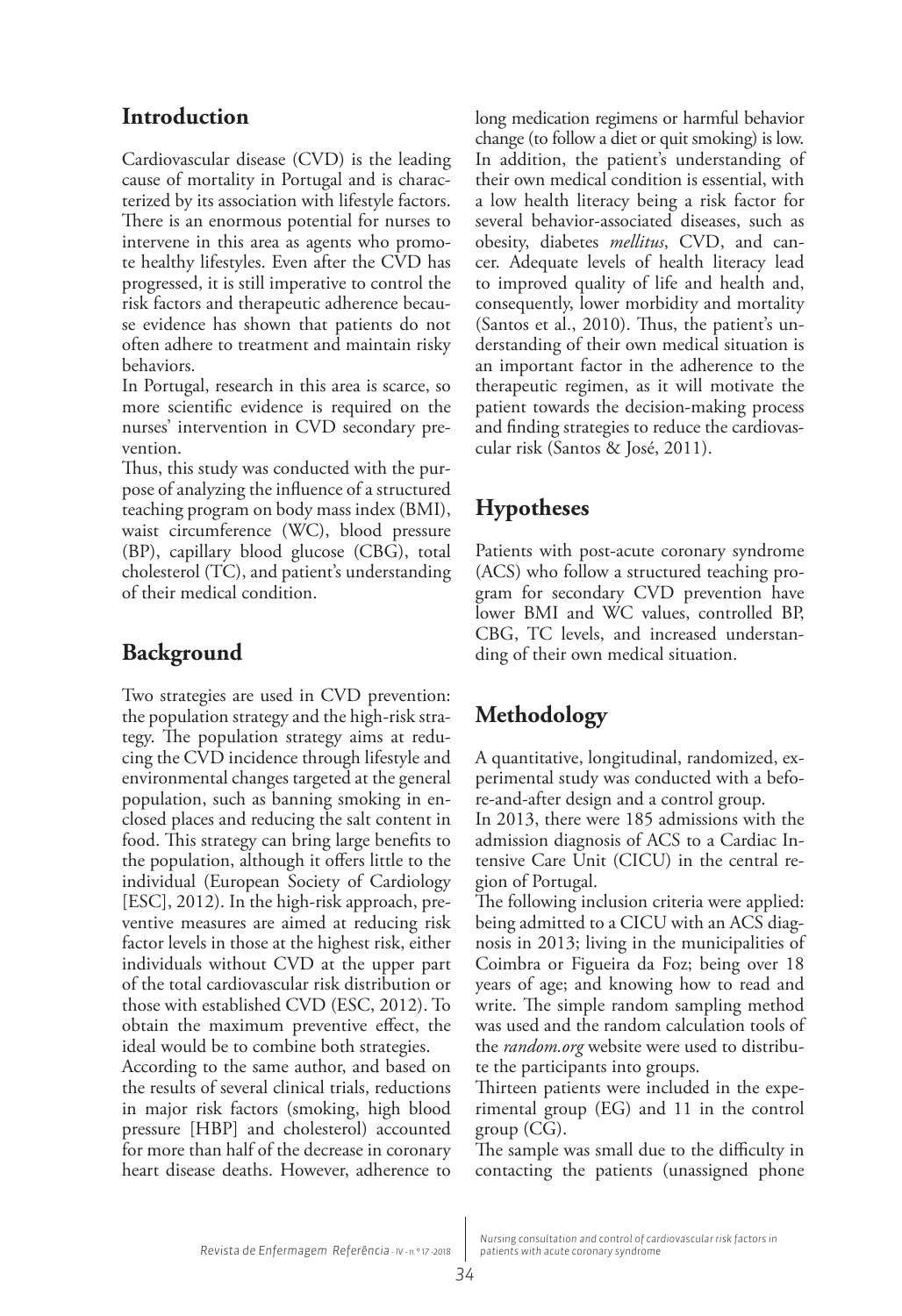number and death), their refusal to participate in the study, and the withdrawal of three patients from the EG during the follow-up period.

The patient's understanding of their own medical situation was assessed using the Batalla Test (Calixto et al., 2013), which assessed patient's knowledge about HBP. A set of 21 true/false questions were designed by the researcher to assess the patient's knowledge of atherosclerotic CVD (based on the literature and validated by experts).

Patients in the EG were offered a monthly nursing consultation for 6 months with three evaluation moments (at the beginning of the study, after 3 and 6 months).

In the first consultation, patients are provided with information leaflets about the cardiovascular risk (CVR) factors and their knowledge deficits about their CVR factors, adherence to the therapeutic regimen, and their medical situation are assessed. Based on the deficits identified in this first consultation, the following consultations consisted of establishing, together with the patient, a plan of action and specific targets to be achieved until the next consultation. BP, heart rate, WC, BMI, and CBG were assessed at each consultation and TC every 3 months.

Patients in the CG completed an initial questionnaire and were reassessed after 6 months. BP, heart rate, WC, BMI, CBG, and TC were assessed at both moments.

BP, WC, and BMI were measured in compliance with the recommendations of the Directorate-General for Health (Direção-Geral da Saúde [DGS], 2013a).

All nursing consultations took place at a time and place chosen by the participants between 29 July 2014 and 2 February 2015.

With regard to inferential statistics, parametric tests (student's *t*-test for independent samples) were used whenever assumptions for its use were met (normal distribution and homogeneity), and non-parametric tests (Chi-square test, Mann-Whitney *U* test, and Friedman test) were used whenever the level of measurement and/or normal distribution was not met. In all cases, the critical significance value was set at  $p < 0.05$ .

The ethical principles inherent to scientific research were met and the project was approved by the Ethics Committee for Health of the hospital unit where the patients were being followed up. Participants gave their informed consent after being informed about the study's objectives and methodology, the risks and benefits of their participation, and the right to withdraw from the study at any time.

### **Results**

With regard to sociodemographic characteristics, both groups were homogenous: in the CG, 72.73% were men and 27.27% were women and, in the EG, 69.23% were men and 30.77% were women. The characteristics of atherosclerotic CVD account for the higher number of men in the sample. The mean age was  $68.08$  years  $(\pm 11.74)$  in the EG and 67.55 years  $(\pm 10.24)$  in the CG. Most patients were married/cohabiting (63.64% in the CG; 61.54% in the EG) and lived with relatives (72.73% in the CG; 76.92% in the EG). They had a low education level (45.45% in the CG and 46.15% in the EG had completed up to the  $1<sup>st</sup>$  cycle of basic education) and most of them were retired (72.73% in the CG; 61.55% in the EG; Table 1).

| ×. | I | - 1 |
|----|---|-----|
|    |   |     |

*Absolute and percentage distribution of the sociodemographic characteristics of the sample (N = 24)*

|                                  |   | Control Group |    | Experimental Group |                  |  |
|----------------------------------|---|---------------|----|--------------------|------------------|--|
| Sociodemographic characteristics | N | $\frac{0}{0}$ | N  | $\frac{0}{0}$      | $\boldsymbol{n}$ |  |
| Gender                           |   |               |    |                    |                  |  |
| Male                             | 8 | 72.73         | Q) | 69.23              | 17               |  |
| Female                           | 3 | 27.27         | 4  | 30.77              |                  |  |
| Total                            |   | 100.00        | 13 | 100.00             | 24               |  |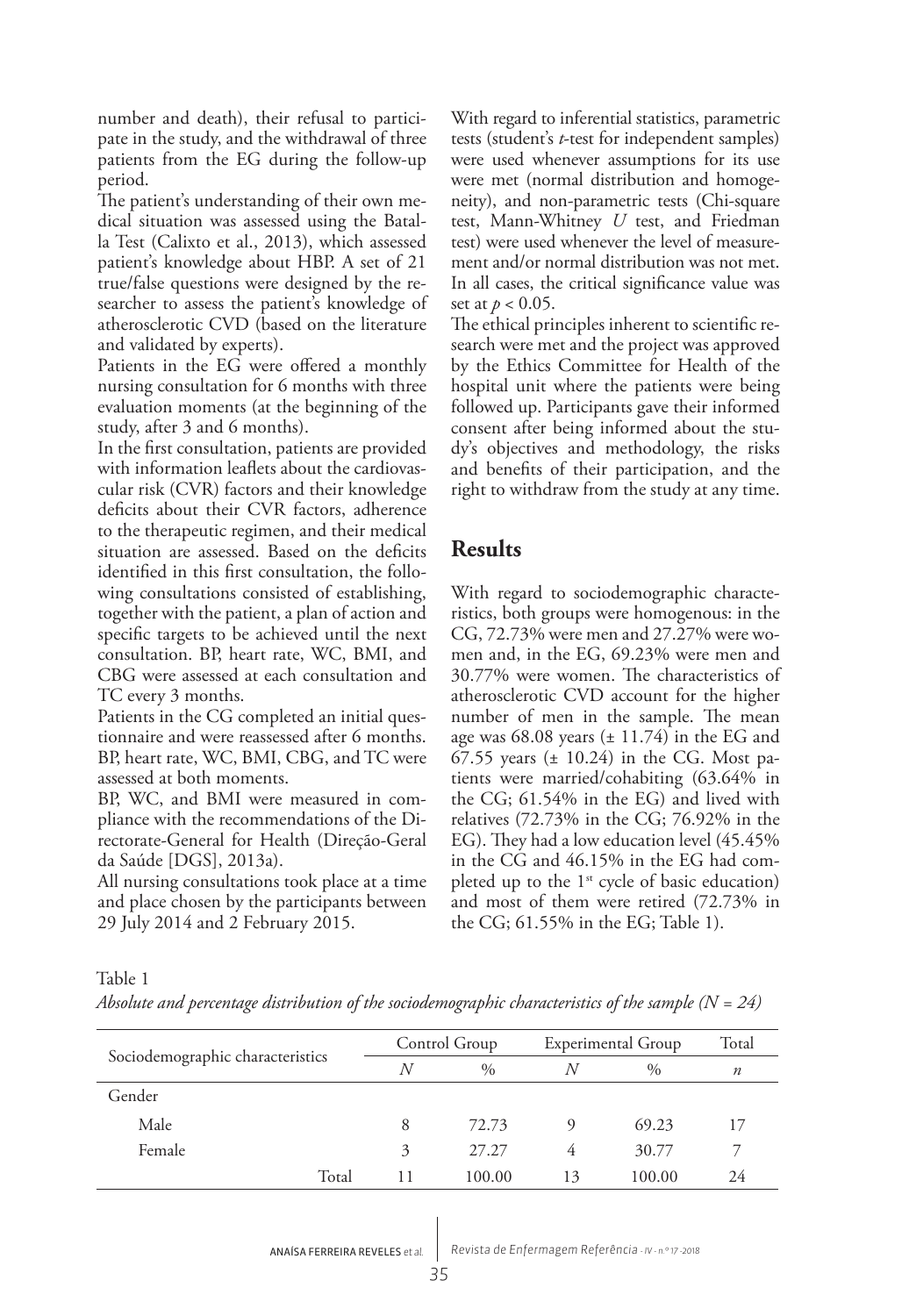| <b>Marital Status</b>                    |       |                |        |                |        |                |
|------------------------------------------|-------|----------------|--------|----------------|--------|----------------|
| Single                                   |       | $\overline{2}$ | 18.18  | 1              | 7.69   | 3              |
| Married/Cohabiting                       |       | 7              | 63.64  | 8              | 61.54  | 15             |
| Divorced/Separated                       |       |                |        | 3              | 23.08  | 3              |
| Widowed                                  |       | $\overline{2}$ | 18.18  | 1              | 7.69   | 3              |
|                                          | Total | 11             | 100.00 | 13             | 100.00 | 24             |
| Lives                                    |       |                |        |                |        |                |
| Alone                                    |       | $\mathfrak{Z}$ | 27.27  | $\mathfrak{Z}$ | 23.08  | 6              |
| With family                              |       | $\,8\,$        | 72.73  | 10             | 76.92  | 18             |
|                                          | Total | 11             | 100.00 | 13             | 100.00 | 24             |
| Residence                                |       |                |        |                |        |                |
| Rural                                    |       | $\overline{3}$ | 27.27  | 10             | 76.92  | 13             |
| Urban                                    |       | 8              | 72.73  | 3              | 23.08  | 11             |
|                                          | Total | 11             | 100.00 | 13             | 100.00 | 24             |
| Municipality of residence                |       |                |        |                |        |                |
| Figueira da Foz                          |       | $\overline{7}$ | 63.64  | 9              | 69.23  | 16             |
| Coimbra                                  |       | 4              | 36.36  | $\overline{4}$ | 30.77  | $\,8\,$        |
|                                          | Total | 11             | 100.00 | 13             | 100.00 | 24             |
| Education                                |       |                |        |                |        |                |
| Knows how to read and write              |       | 3              | 27.27  | $\mathfrak{2}$ | 15.38  | 5              |
| 1 <sup>st</sup> cycle of basic education |       | $\overline{2}$ | 18.18  | $\overline{4}$ | 30.77  | 6              |
| 2 <sup>nd</sup> cycle of basic education |       | $\mathbf{1}$   | 9.09   | ---            |        | 1              |
| 3 <sup>rd</sup> cycle of basic education |       | ---            | $---$  | $\mathbf{1}$   | 7.69   | 1              |
| Secondary education                      |       | $\overline{4}$ | 36.37  | 3              | 23.08  | 7              |
| Higher education                         |       | $\mathbf{1}$   | 9.09   | 3              | 23.08  | 4              |
|                                          | Total | 11             | 100.00 | 13             | 100.00 | 24             |
| Professional Situation                   |       |                |        |                |        |                |
| Self-employed                            |       |                |        | 2              | 15.38  | $\sqrt{2}$     |
| Employed                                 |       | 2              | 18.18  | $\overline{2}$ | 15.38  | $\overline{4}$ |
| Retired                                  |       | 8              | 72.73  | 8              | 61.55  | 16             |
| Unemployed                               |       | $\mathbf{1}$   | 9.09   | 1              | 7.69   | $\mathfrak{2}$ |
|                                          | Total | 11             | 100.00 | 13             | 100.00 | 24             |

Despite the sociodemographic homogeneity between the groups, the same homogeneity was not found in the clinical characteristics. According to Table 2, there is a high prevalence of CVR factors such as HBP (92.31% in the EG; 81.81% in the CG), dyslipidemia (84.62% in the EG; 81.81% in the CG), diabetes (46.15% in the EG; 27.27% in the CG), overweight (69.23% in the EG; 90.90% in the CG), family history (38.46% in the EG; 54.55% in the CG), and smoking (15.38% in the EG).

*Nursing consultation and control of cardiovascular risk factors in patients with acute coronary syndrome*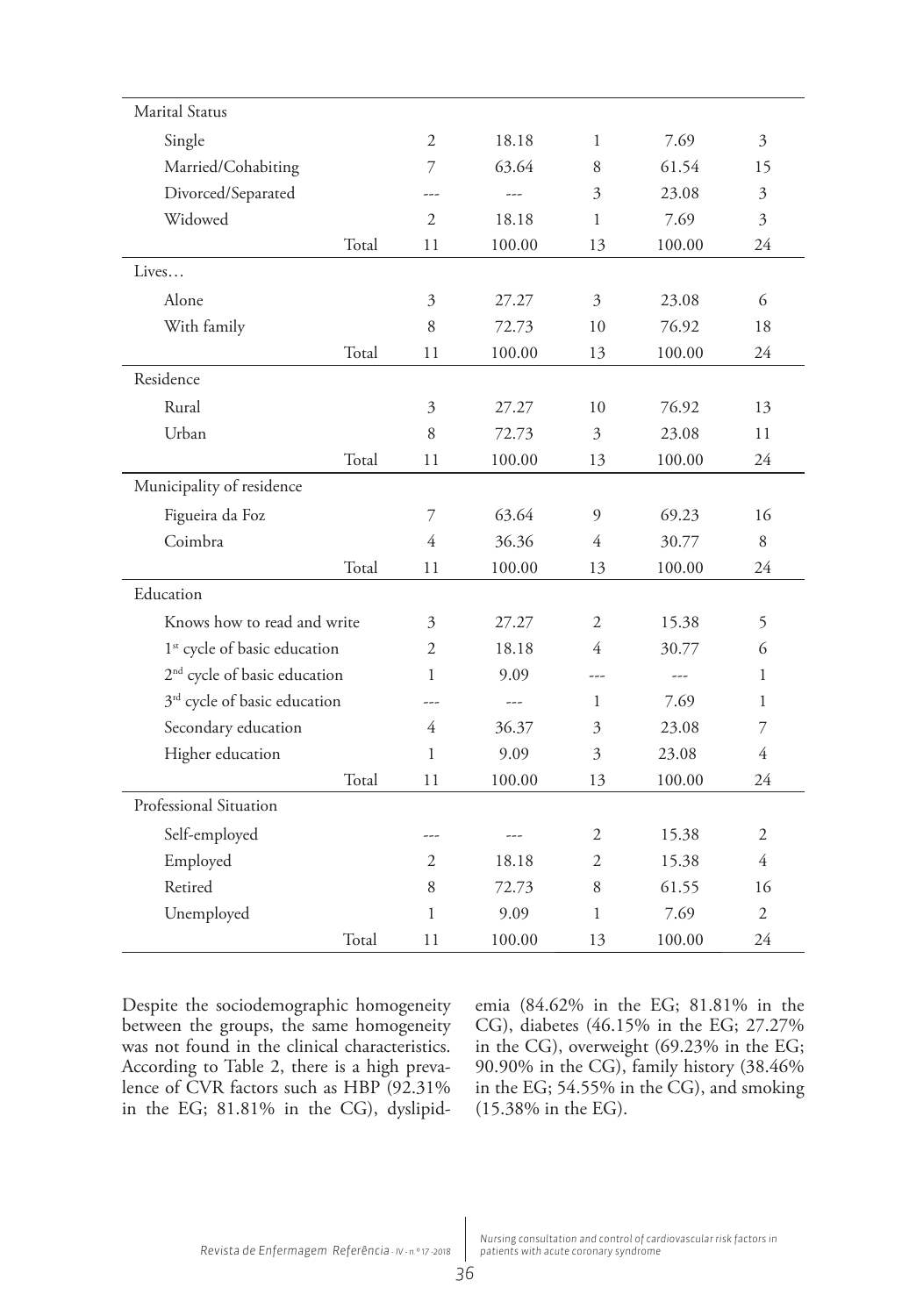| Cardiovascular risk factors |    | Experimental Group<br>$(n = 13)$ |                | Control Group<br>$(n = 11)$ | Total            |
|-----------------------------|----|----------------------------------|----------------|-----------------------------|------------------|
|                             | N  | $\%$                             | $\overline{N}$ | $\%$                        | $\boldsymbol{n}$ |
| <b>HBP</b>                  | 12 | 92.31                            | 9              | 81.81                       | 21               |
| Dyslipidemia                | 11 | 84.62                            | 9              | 81.81                       | 20               |
| <b>Diabetes</b>             | 6  | 46.15                            | 3              | 27.27                       | 9                |
| Overweight                  | 9  | 69.23                            | 10             | 90.90                       | 19               |
| Family history              |    | 38.46                            | 6              | 54.55                       | 11               |
| Smoker                      |    |                                  |                |                             |                  |
| $\rm No$                    | 11 | 84.62                            | 11             | 100.00                      | 22               |
| Yes                         | 2  | 15.38                            | ---            | --                          | 2                |
| Total                       | 13 | 100.00                           | 11             | 100.00                      | 24               |

Table 2 *Absolute and percentage distribution of the clinical characteristics of the sample (N = 24)*

At the first assessment moment, 50% of the participants in both groups did exercise. After 6 months, the exercise habits were similar in the CG, but improved significantly in the EG, particularly between the first and the second assessment moment (3 months later). While the BMI of patients in the CG increased from 30.15 kg/m2 (± 5.36 kg/m2 ) to 30.82 kg/m2 (± 5.54 kg/m2 ), corresponding to Class I obesity, it decreased in patients in the EG from  $26.73 \text{ kg/m}^2$  $(\pm 3.22)$  to 26.36 kg/m<sup>2</sup> ( $\pm 3.26$ ), corresponding to pre-obesity. A statistically significant difference was found between groups at the first (*t* = -1.93; *p* = 0.034) and third (*t* = -2.45; *p* = 0.012) assessment moments, as shown in Table 3.

With regard to WC, it gradually decreased in both groups during the three assessment moments. A statistically significant difference was found in WC values between the groups  $(t = -2.05; p =$ 0.027) at the third assessment moment, with the EG showing lower WC mean values ( $\overline{x}$  = 94.38 ± 10.28) than the CG ( $\bar{x}$  = 104.09 ± 12.93).

To complement the analysis of the evolution of the WC values in each group throughout the assessment moments, it should be noted that a strong statistically significant reduction was found in the EG ( $p < 0,001$ ) and that the slight reduction in WC in the CG between the first and the third assessment moment was not statistically significant ( $p = 0.970$ ). At the first assessment moment,  $53.85\%$  ( $N = 7$ ) of EG patients did not have their BP controlled, decreasing to 15.38%  $(N = 2)$  at the second moment and increasing again to 30.77% ( $N = 4$ ) at the third assessment moment, without statistical significance. No changes were found in the CG.

With regard to TC, the number of patients in the EG patients with high TC decreased from the first to the second assessment moment (30.77% to 23.08%) and significantly increased from the second to the third assessment moment (38.46%). At the first assessment moment, four EG patients had high TC, five had borderline high TC, and four desirable TC. At the third assessment moment, the number of patients with desirable TC decreased and the number of patients with borderline high and high TC increased, but without statistical significance. The number of patients with high TC in the CG also increased significantly from the first to the third assessment moment (18.18% to 36.36%). At the first assessment moment, there were two CG patients with high TC, four with borderline high TC, and five with desirable TC. At the third assessment moment, the number of patients with desirable TC decreased and the number of patients with borderline high and high TC increased.

With regard to CBG, the number of patients with uncontrolled CBG in the EG increased from the first to the second assessment moment (46.15% to 53.85%) and decreased to 38.46% at the third assessment moment. In the CG, the number of patients with uncontrolled CBG increased from the first to the third assessment moment (36.36% to 63.64%), without statistical significance between the groups at any of these moments. It should be noted that there were more diabetic patients in the EG (EG: 6; CG: 3). With regard to the patient's understanding of their own medical condition, the analysis of the distribution of the answers to the true/false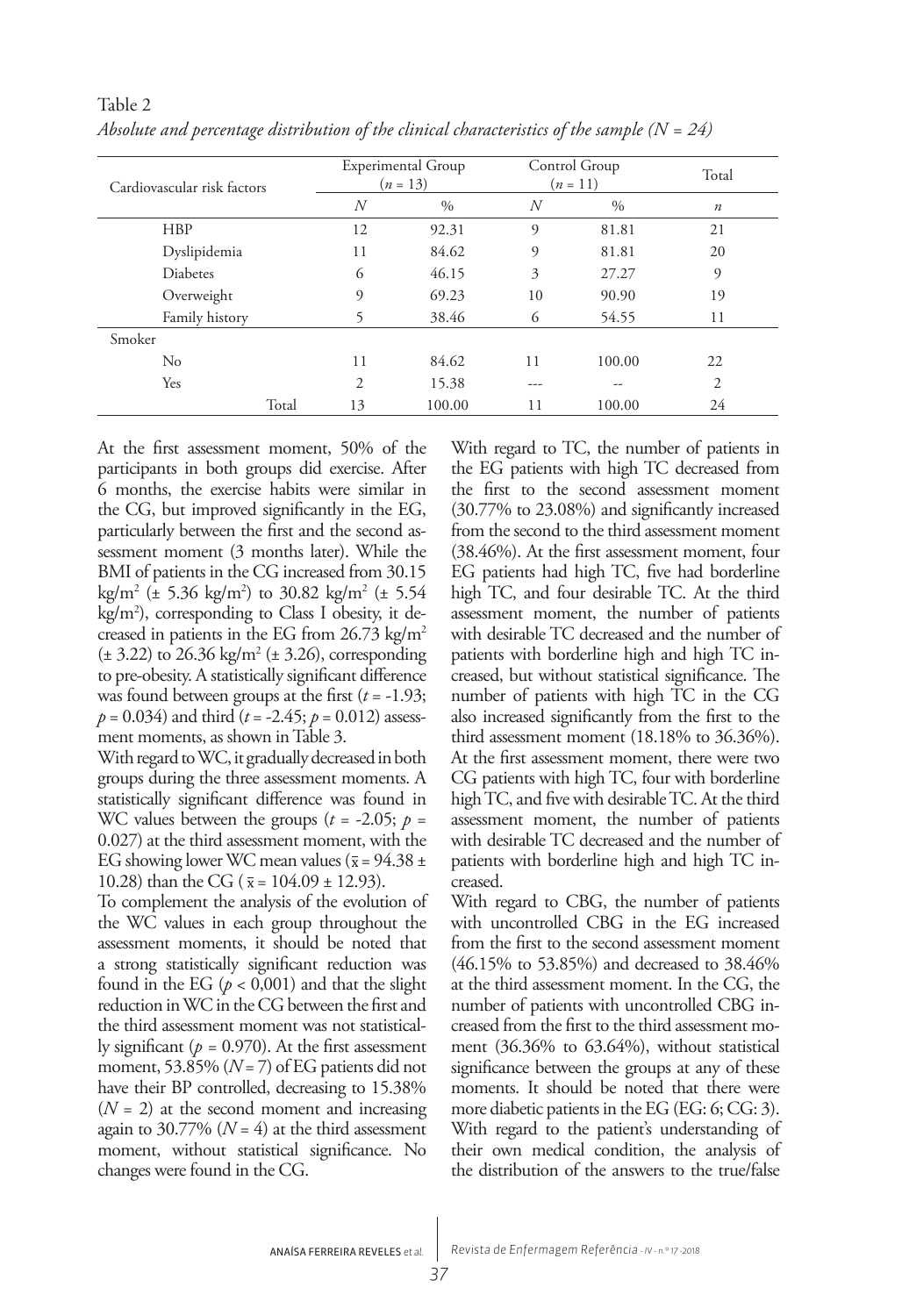questions showed a higher prevalence of wrong answers in both groups, at the three assessment moments, to the questions: "With regard to salt, the optimal amount is 20g per day" and "Sedentarism is being very thirsty." (NT, very thirsty is *ter muita sede* in Portuguese). At the third assessment moment, the CG answered wrongly to more questions than the EG, with a statistically significant difference between groups (*z* = -2.51;  $p = 0.006$ . At the first assessment moment, of the 21 true/false questions, EG patients answered wrongly to an average of  $4.46 \ (\pm 5.3)$  questions; an average of  $1.69 \ (\pm 0.95)$  questions at the second moment; and an average of  $1$  ( $\pm$  0.82) at the third moment. This analysis shows a positive evolution in the answers (mean rank = 13.65 to 9.27). In the CG, patients answered wrongly to 2.82 (± 2.36) questions at the first moment and to 2.45  $(\pm 1.51)$  questions at the third moment, showing a positive evolution, although less significant than in the EG (mean rank  $= 11.14$  to 16.32).

The analysis of the groups' individual evolution showed a significant decrease in the number of wrong answers in the EG ( $x_F^2 = 17.59$ ;  $p < 0.001$ ) from the first moment (*Md* = 3) to the second and third moments  $(Md = 2; Md = 1)$ . In the CG, and despite the increase in the number of wrong answers from the first (*Md* = 2) to the third assessment moment (*Md* = 3), no statistical significance  $(z = -0.57; p = 0.569)$  was found. Therefore, the program implemented in the EG seems to have had a positive impact.

The assessment of the knowledge on HBP, using the Batalla test, showed that, at the first assessment moment, both groups had insufficient knowledge (69.23% in the EG; 54.55% in the CG), but that it was acceptable for 30.77% of patients in the EG and 45.45% in the CG. Throughout the 6-month program, the number of patients with an acceptable level of knowledge increased significantly in the EG (69.23% at the second moment and 84.62% at the third moment). In the CG, the HBP level of knowledge between assessments remained the same.

The analysis of the results obtained using the Batalla test showed no statistically significance difference between groups  $(p = 0.055)$ .

#### Table 3

*Summary statistics and results of the application of statistical tests on the evolution of the groups throughout the teaching program*

|                      |              |                        |                        |                         |                 | Statistical significance |               |                                                                     |                                         |  |
|----------------------|--------------|------------------------|------------------------|-------------------------|-----------------|--------------------------|---------------|---------------------------------------------------------------------|-----------------------------------------|--|
| Indicators           |              | $1st$ assessment       |                        | 3rd<br>assessment       | $Im-$<br>prove- |                          |               |                                                                     | Between groups                          |  |
|                      | $(0$ months) |                        |                        | $(6$ months)            | ment            | EG                       | CG            | 1 <sup>st</sup><br>assessment                                       | 2rd<br>assessment                       |  |
|                      | EG           | $26.73 \text{ kg/m}^2$ |                        | $26.36 \text{ kg/m}^2$  | Yes             | $X_F^2 = 7.57$           | $t = -2.30$   | $t = -1.93$                                                         | $t = -2.45$                             |  |
| BMI $(\overline{x})$ | CG           | $30.15 \text{ kg/m}^2$ | ℥                      | 30.82 kg/m <sup>2</sup> | No              | $p = 0.023$              | $p = 0.044$   | $p = 0.034$                                                         | $p = 0.012$                             |  |
|                      | EG           | 102.31 cm              | ≃                      | 94.38 cm                | Yes             | $X_F^2 = 24.53$          | $t = 0.04$    | $t = -0.40$                                                         | $t = -2.05$                             |  |
| $WC(\bar{x})$        | CG           | 104.14 cm              | PRO                    | 104.09 cm               | Yes             | p < 0.001                | $p = 0.970$   | $p = 0.345$                                                         | $p = 0.027$                             |  |
| Controlled EG        |              | 46.15%                 |                        | 69.23%                  | Yes             |                          |               | $X_{C(1)}^2 = 0.00$                                                 | $X_{(1)}^2 = 1.39$                      |  |
| BP(%)                | CG           | 45.45%                 | z                      | 45.45%                  | $\rm No$        |                          |               | $p = 1.000$                                                         | $p = 0.408$                             |  |
| TC(x)                | EG           | 165.54 mg/dl           | nursing intervention   | $178.08$ mg/<br>dl      | $\rm No$        |                          |               |                                                                     | $X_{(2)}^2 = 0.73$ ; $X_{(2)}^2 = 0.02$ |  |
|                      | CG           | 167.36 mg/dl           |                        | 173.27 mg/<br>dl        | $\rm No$        |                          |               | $p = 0.872$ $p = 1.000$                                             |                                         |  |
| $CBC(\overline{x})$  | EG           | 138.92 mg/dl           | month<br>$\mathcal{O}$ | 127.23 mg/<br>dl        | Yes             |                          |               | $X_{(1)}^2 = 0.24$ ; $X_{C(1)}^2 = 0.67$<br>$p = 0.697$ $p = 0.413$ |                                         |  |
|                      | CG           | $123.82 \text{ mg/dl}$ |                        | 172.91 mg/<br>dl        | $\rm No$        |                          |               |                                                                     |                                         |  |
|                      | EG           | 4.46 wrong             | અં                     | $1.00$ wrong            | Yes             | $X_F^2 = 17.59$          | $z = -0.57$ ; | $z = -0.88$ ;                                                       | $z = -2.51$                             |  |
| $T/F(\bar{x})$       | CG           | $2.82$ wrong           |                        | $2.45$ wrong            | Yes             | p < 0.001                | $p = 0.569$   | $p = 0.189$                                                         | $p = 0.006$                             |  |
| Batalla (%)          | EG           | 30.77%<br>acceptable   |                        | 84.62%<br>acceptable    | Yes             |                          |               | $X_{(1)}^2 = 0.55$ $X_{(1)}^2 = 4.11$                               |                                         |  |
|                      | CG           | 45.45%<br>acceptable   |                        | 45.45%<br>acceptable    | $\rm No$        |                          |               |                                                                     | $p = 0.675$ $p = 0.055$                 |  |

*Nursing consultation and control of cardiovascular risk factors in patients with acute coronary syndrome*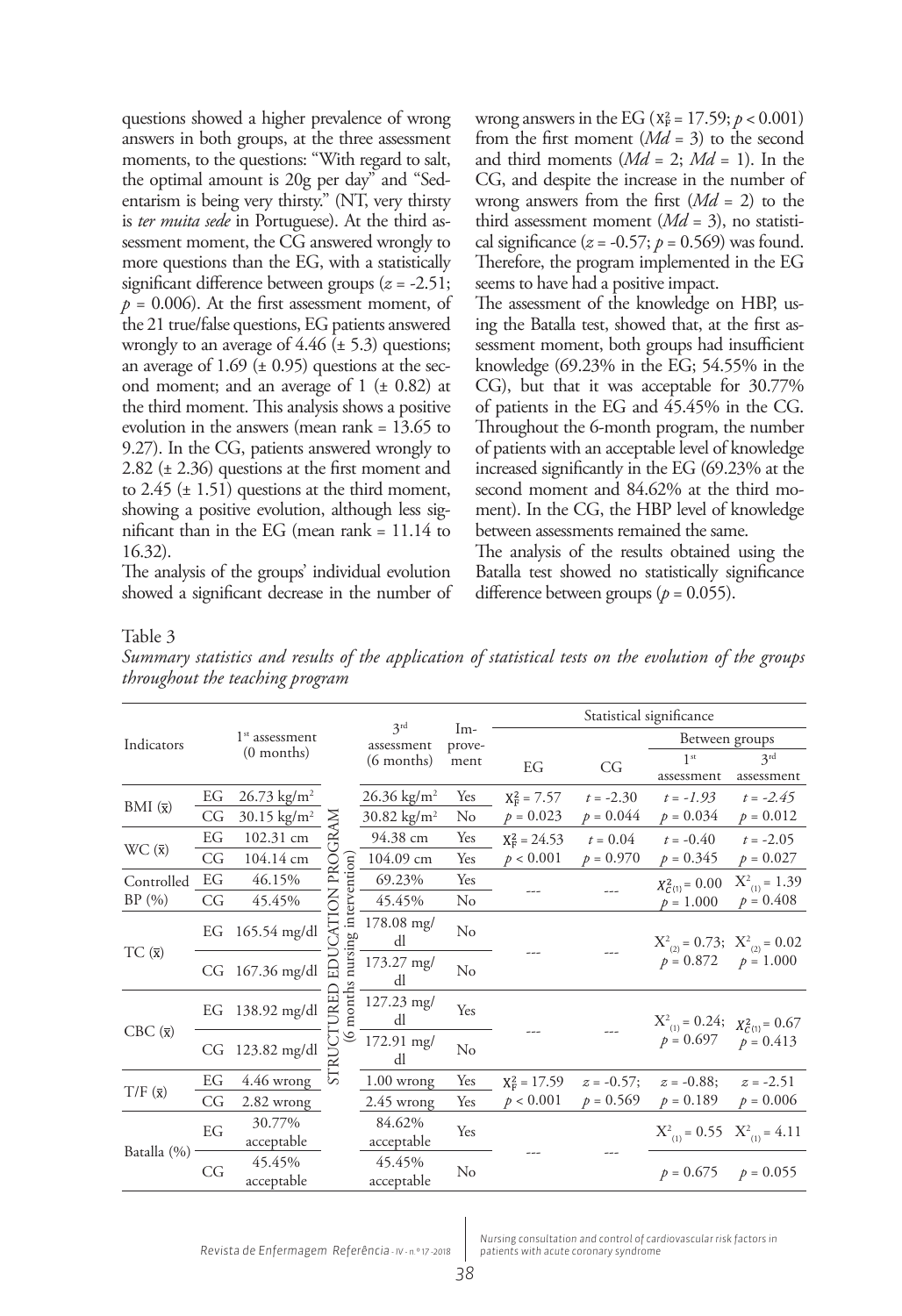A WC larger than 94 cm in men and 80 cm in women contributes to an increased risk of metabolic and cardiovascular complications. This risk increases when the WC is larger than 102 cm in men and 88 cm in women (DGS, 2013a).

With regard to the CVR associated with WC, at the first assessment moment, 30.77% of EG patients had an increased CVR and 69.23% had a very increased CVR. In the CG, 18.18% had no CVR associated with WC, 18.18% had an increased CVR, but more than half (63.64%) had a very increased CVR.

At the third assessment moment, 30.77% of EG patients did not increase their CVR associated with WC, but 30.77% of patients had an increased risk and 38.46% had a very increased risk. In the CG, 9.09% did not increase their CVR associated with WC, but 36.36% of patients had an increased risk and 54.55% had a very increased risk.

The Systematic Coronary Risk Evaluation

(SCORE) risk index estimates the ten-year risk of fatal cardiovascular disease based on gender, age, smoking habits, systolic BP, and TC levels. Patients with a SCORE ≥ 10% are classified as *very high risk*; SCORE ≥ 5% and < 10% as *high risk*, SCORE ≥ 1% and < 5% as *moderate risk*, and SCORE < 1% as *low risk* (DGS, 2015).

At the first assessment moment, the EG had a mean SCORE risk index of 5.54% (*high risk*), which decreased to 4.54% (*moderate risk*) in the second assessment and slightly increased to 4.85% (*moderate risk*) in the third assessment. This increase in the third assessment moment is associated with the increase in TC levels (Table 4).

In the CG, the mean SCORE risk index at the first moment was 4.64% (*moderate risk*), which increased to 6.09% (*high risk*) in the third assessment. In this case, the increase is associated with the increase in systolic BP and TC levels.

#### Table 4

*Measures of central tendency and dispersion concerning the evolution of the SCORE index in both groups (N = 24)*

| <b>SCORE</b> Index         | Experimental Group ( $n = 13$ ) |      |      |                |      |                         | Control Group $(n = 11)$ |      |      |      |  |
|----------------------------|---------------------------------|------|------|----------------|------|-------------------------|--------------------------|------|------|------|--|
|                            | $\overline{\mathbf{x}}$         | Md   | SD.  | Min.           | Max. | $\overline{\mathbf{x}}$ | Md                       | SD   | Min. | Max. |  |
| 1 <sup>st</sup> assessment | 5.54                            | 6.00 | 2.93 | $\overline{1}$ | 10   | 4.64                    | $6.00^{\circ}$           | 2.66 |      |      |  |
| $2nd$ assessment           | 4.54                            | 4.00 | 2.30 | $\overline{1}$ | 10   | $---$                   |                          |      |      |      |  |
| $3rd$ assessment           | 4.85                            | 4.00 | 3.24 | $\overline{1}$ | 14   | 6.09                    | 5.00                     | 3.73 |      | 15   |  |

*Note. SD* = Standard deviation.

### **Discussion**

The sample is composed mostly of men, with a mean age of  $67.83$  years ( $\pm$  10.85). These results are consistent with atherosclerotic CVD, which affects mostly men and whose incidence increases with age (Ijzelenberg et al., 2012).

Most participants are married/cohabiting and living with family, which is in line with the results found in other studies (Eshah, 2013; Ijzelenberg et al., 2012). Nearly half of the sample (45.45% in the CG and 46.15% in the EG) did not complete the  $1<sup>st</sup>$  cycle of basic education. This is a slightly higher level than the one mentioned in the National Health Plan 2012-2016, according to which 44%

of the Portuguese population did not complete the 1<sup>st</sup> cycle of basic education (DGS, 2013b).

With regard to the BMI, at the first assessment moment, only 30.77% of EG patients and 9.09% of CG patients had a normal weight.

About half of the participants (53.85% in the EG and 54.55% in the CG) were former smokers, which is a similar results to that found by Eshah (2013).

As regards physical exercise, 53.85% of EG patients and 45.45% of CG patients did not exercise before starting the teaching program. It should be noted that, despite the groups' sociodemographic homogeneity, the same homogeneity was not found in terms of be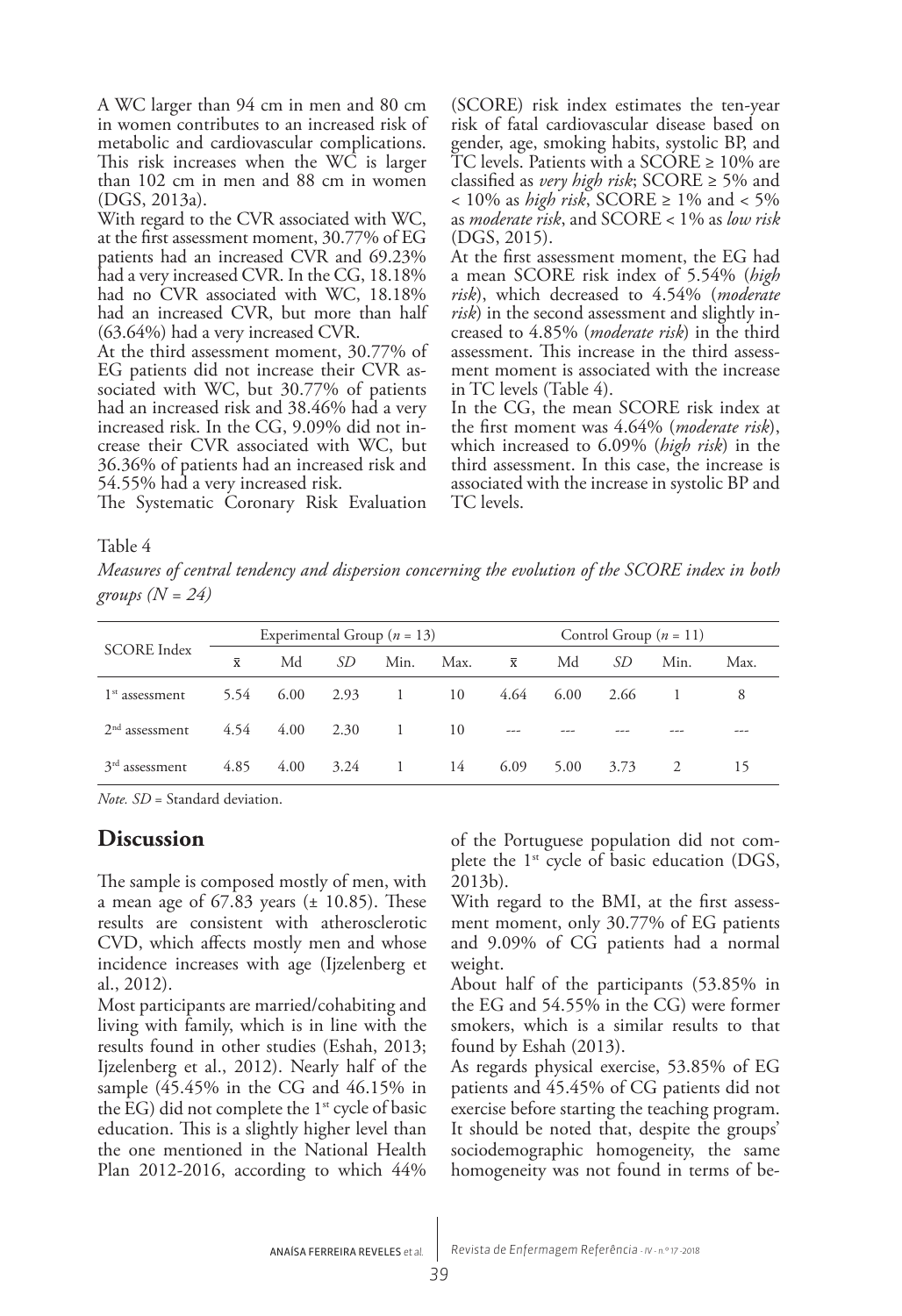havioral aspects/clinical indicators, namely in relation to BMI, diabetes, and physical activity, which is a limitation of this study.

With regard to CVR assessment, an improvement was observed in the EG: from an initial mean of 5.54% (high CVR) to a mean of 4.85% (moderate CVR) at the 6-month follow-up. In the CG, the CVR increased from the first (4.64% - moderate CVR) to the third assessment moment (6.09% - high CVR). These EG results are consistent with those found in the literature, namely in the study by Jorstad et al. (2013). In this multicenter, randomized clinical trial carried out in the Netherlands on secondary prevention of CVR after an ACS, the intervention (EG) consisted of outpatient nursing consultations. The results showed a relative risk reduction in the EG when compared to the CG, which highlight the importance of CVD secondary prevention, so often neglected and understudied.

The results showed that the follow-up of patients (EG) through nursing consultations once a month for 6 months contributed to reducing BMI and WC. These results are in line with those found in a study conducted in Australia where patients being followed-up in an education program had reduced their BMI (Leemrijse, van Dijk, Jorstad, Peters, & Veenhof, 2012).

In the Netherlands, Ijzelenberg et al. (2012) also conducted a randomized controlled trial where they followed-up patients with CVD with the purpose of reducing CVR factors associated with lifestyles. The authors concluded that patients being followed-up for 6 months significantly reduced their weight, BMI, and WC. In another study conducted in the Netherlands, Jorstad et al. (2013) observed that, after a 12-month follow-up with nursing consultations, patients had gradually reduced their weight, BMI, and WC. Kim, Lee, Kim, Kang, and Ahn (2014) conducted a quasi-experimental study in Korea, which consisted of using a structured education program to follow-up patients (EG). In the initial session, each patient received education, demonstration, and counseling and, later on, follow-up phone calls providing psychological support and motivation for behavioral changes. Results showed a reduction in the

BMI and WC of EG patients.

In this study, the reduction in the BMI and WC, in addition to its positive effect in terms of weight, may have contributed to the reduction of other CVR factors under analysis, such as TC, CBG, and BP. To corroborate this idea, Neiberg et al. (2012) conducted a randomized clinical trial where they developed a weight loss intervention for overweight or obese patients with type 2 diabetes. Results showed that participants with greater weight loss significantly improved their glycated hemoglobin, HDL-cholesterol, systolic BP, and triglycerides.

No statistically significant differences were found between groups in relation to BP, CBP, and TC, which is probably due to the clinical differences between groups, especially regarding high BP and diabetes, together with the small sample size. However, although the EG showed a tendency for greater control of BP and CBG after 6 months of follow-up, in the CG, the tendency is to maintain the initial values.

With regard to TC, the values in the EG increased in the third assessment moment, which can be explained by the seasonality of data collection, as this assessment occurred 1 month after the Christmas and New Year festivities, a time when patients themselves reported having overeaten. However, Ijzelenberg et al. (2012) also found no statistically significant differences between groups in BP, TC, and glycated hemoglobin at the 3- and 6-month follow-ups.

In the reviewed literature, the results on BP and TC control are not consensual. Some studies found significant differences in TC, as it is the case of Leemrijse et al. (2012) who reported a TC reduction in the group of followed-up patients. Jorstad et al. (2013) also found that, after a 12-month follow-up, more patients in the EG had controlled systolic BP than those in the CG. In the same study, while the mean levels of systolic BP remained the same over time in the EG, they increased in the CG.

If the sample size was larger and the follow-up period was extended beyond 6 months, more significant results could have been obtained.

A statistically significant increase was found in the EG concerning the patient's under-

*Nursing consultation and control of cardiovascular risk factors in patients with acute coronary syndrome*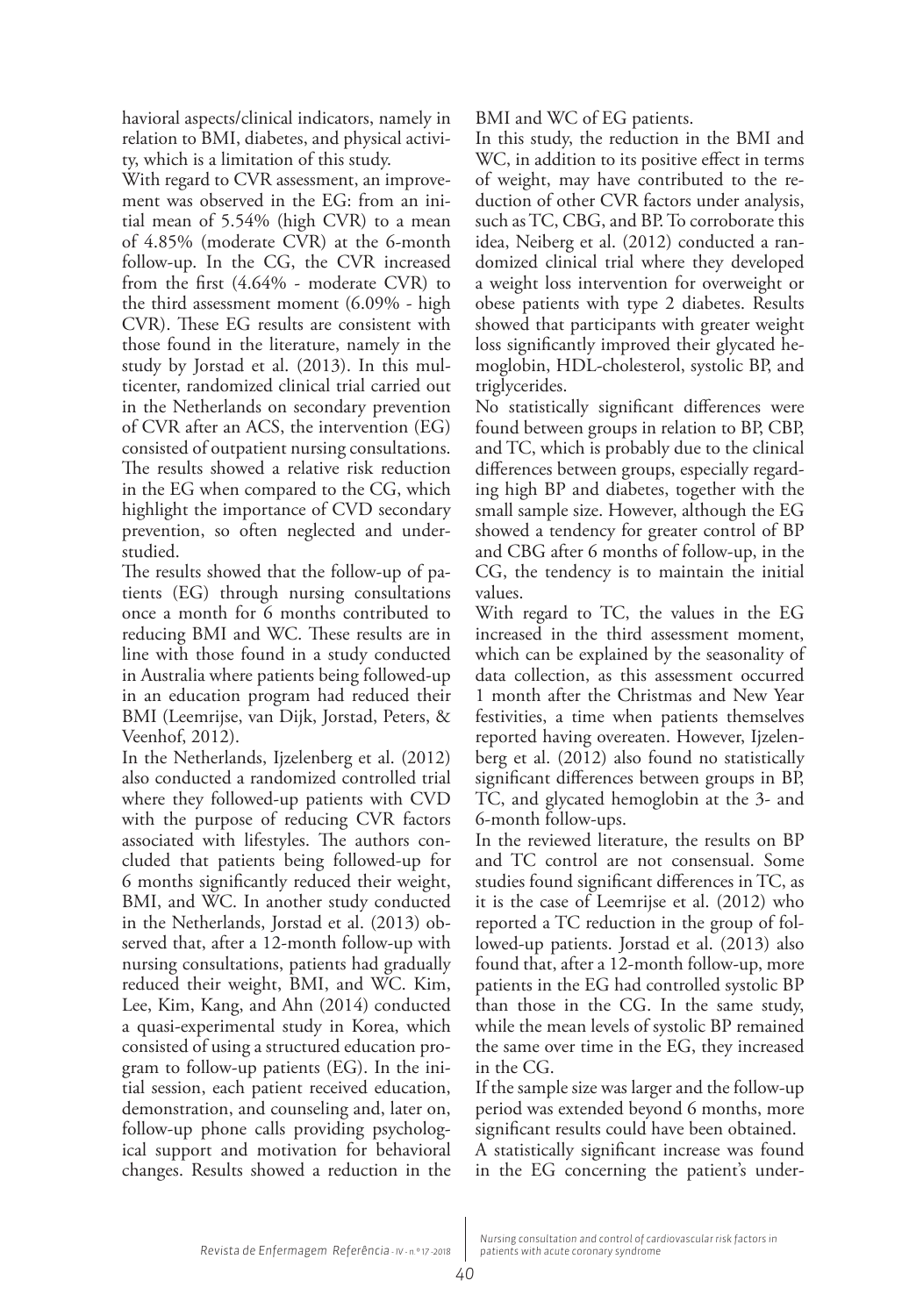standing of their medical condition over the 6-month follow-up, as well as when comparing the evolution of both groups. In the Batalla test, a positive evolution was found in the EG, but without statistical significance in the literacy levels, although at the threshold of significance.

As in other studies, this study showed that improved literacy has positive effects in controlling CVR factors such as obesity, WC, BP, and CBG.

Although the optimal combination of interventions remains undetermined in terms of content, form, frequency, and duration, it is known that a more intensive intervention, with more frequent consultations, contributes to controlling risk factors (ESC, 2012).

The majority of the reviewed studies do not describe their intervention program, thus it is impossible to compare them with the program used in this study.

In the United States, DeVon, Rankin, Paul, and Ochs (2010) conducted a randomized clinical trial, with a pre/posttest design, involving patients hospitalized for coronary angioplasty. In their study, the CG received usual care and the EG, in addition to usual care, viewed the 21-slide *Know & GO* presentation (addressing symptoms, CVR factors, and warning symptoms) at baseline and 2 and 4 months after discharge. The program was safe, feasible, and effective in increasing patient's knowledge of ACS symptoms, risk factors, and warning symptoms, thus the authors could concluded that knowledge is the first step toward improved early care-seeking behaviors.

Jorstad et al. (2013) also showed that a CVD secondary prevention program, with nursing follow-ups for 6 months, could reduce the CVR, even after 12 months. In this study, as in Jorstad et al. (2013), followed-up patients accepted the follow-up very well, showing willingness and interest in complying with the program. They reported feeling reassured and confident with the possibility to clarify their doubts. Eshah (2013), when referring to several studies, mentioned that health education contributes to changing health behaviors and improving patients' knowledge.

This study had consistent results because literacy improvement can have contributed to

improve patients' lifestyles and, as a result, improve the BMI and WC levels. In addition, Cao, Davidson, and DiGiacomo (2009), in an analysis of several studies, reported that the lack of access to nursing care is an important predictor of a low level of knowledge about CVD. They also reported no negative outcomes from nursing consultations, rather the existence of scientific evidence on their impact on patients' improved clinical outcomes. This reinforces the idea that nurses have the necessary knowledge, skills, and competencies to effectively participate in the patient follow-up process and to empower the patient for decision-making.

## **Conclusion**

These results suggest that the implemented CVD secondary prevention program contributed to reducing BMI and WC and improving the patient's understanding of their medical condition.

Although no statistically significant differences were found, in the EG, the number of patients with controlled BP increased and the number of patients with controlled CBG increased or remained the same. On the other hand, in the CG, the number of patients with uncontrolled CBG increased. Nevertheless, the implemented program had no positive impact on TC levels.

Therefore, it can be concluded that it is possible to obtain health gains through nursing interventions and that the implementation of a structured teaching program for patients with ACS is a good method for improving BMI, WC, and the patient's understanding of their medical condition, leading to the prevention of new cardiovascular events and a reduction in the number of readmissions.

The standardization of health education within the nursing teams providing care to patients with ACS is essential and should be done through the elaboration of protocols that include the topics to be addressed in the preparation for discharge, the implementation of nursing consultations in hospital settings, and their maintenance even after clinical discharge. Moreover, the family/ caregiver should be included in the consul-